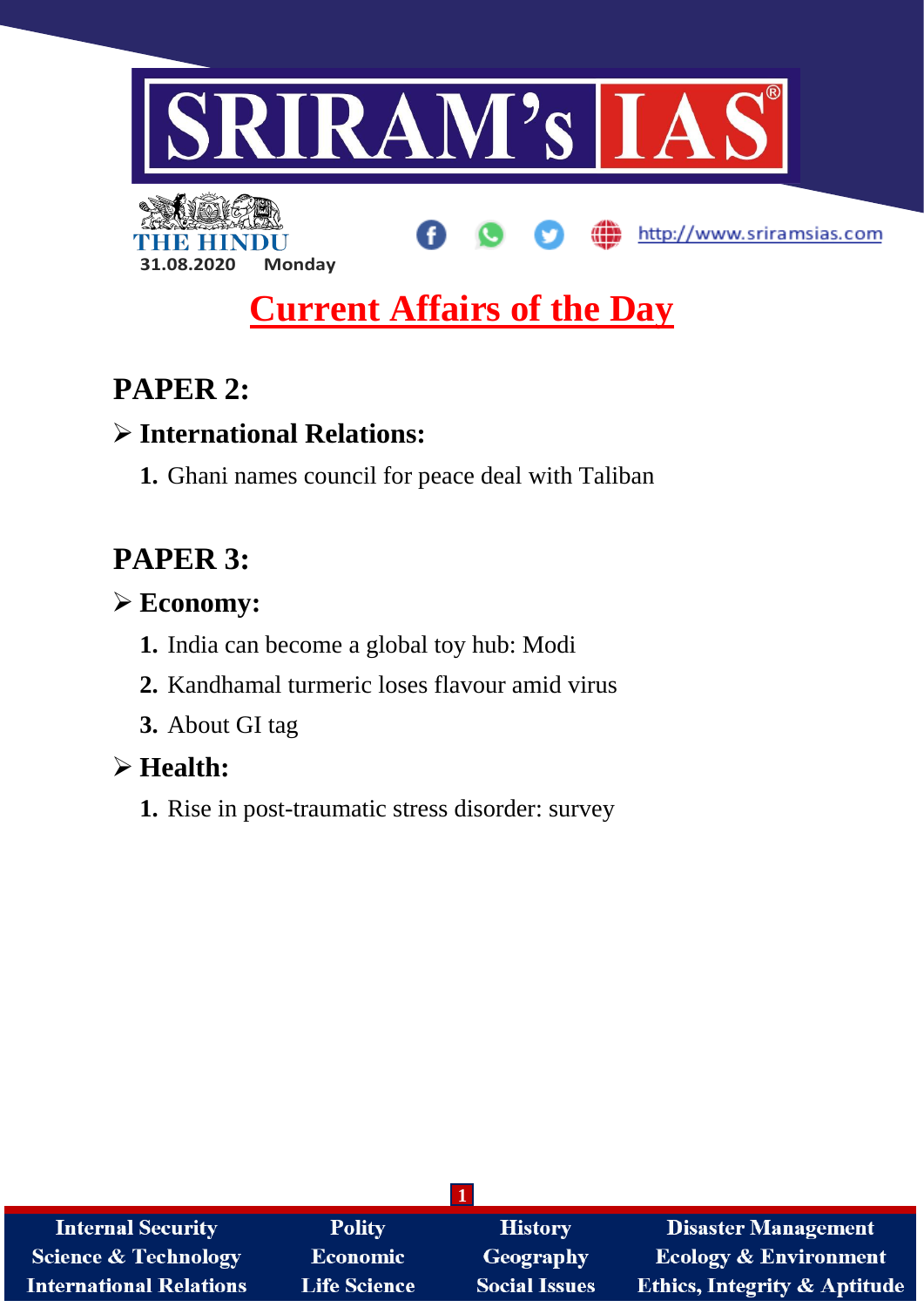

http://www.sriramsias.com

### **India can become a global toy hub: Modi**

- $\triangleright$  Prime Minister Narendra Modi on Sunday called upon start-ups and entrepreneurs to "team up for toys", pointing out that India's share in the  $\overline{z}$ 7 lakh crore global toy market is minuscule. He asserted that the country has the potential to be a hub for the industry.
- $\triangleright$  In his monthly 'Mann ki Baat' address, the Prime Minister spoke on a range of issues but kept the focus on the themes of Aatmanirbhar Bharat and the vocal for local campaign.
- $\triangleright$  Asking start-ups to be "vocal for local", Mr. Modi urged them to develop computer games in and based on India, citing the recently conducted App Innovation Challenge by the government.
- $\triangleright$  "Our country has so many ideas, so many concepts; our history has been very rich. Can we make games based on that? I call upon the young talent of the country — make games in India and make games based on India too. It is said let the game begin! So, let us start the game," he said.
- $\triangleright$  "You will be surprised to know that the global toy industry is of more than ₹7 lakh crore. Such a big business, but India's share is very little in this. Now, just spare a thought for a nation which has so much of heritage, tradition, variety, young population. Will it feel good to have such little share in the toy market?" he asked. "To my start-up friends, to our new entrepreneurs I say team up for toys. For everybody it is the time to get vocal for local toys."

#### **Kandhamal turmeric loses flavour amid virus**

#### **Key facts:**

**31.08.2020 Monday**

THE HINDI

- $\triangleright$  Odisha's Kandhamal Haldi (turmeric), famous for its healing properties.
- $\triangleright$  The golden yellow spice, named after the district where it is produced, has been cultivated since time immemorial and is known for its medicinal value.
- $\triangleright$  Turmeric is the main cash crop of tribal people in Kandhamal. Apart from domestic use, turmeric is also used for cosmetic and medicinal purposes.
- $\triangleright$  More than 60,000 families (nearly 50% of Kandhamal population) are engaged in growing the variety. The crop is sustainable in adverse climatic conditions.

| <b>Internal Security</b>        | <b>Polity</b>       | <b>History</b>       | <b>Disaster Management</b>              |
|---------------------------------|---------------------|----------------------|-----------------------------------------|
| <b>Science &amp; Technology</b> | <b>Economic</b>     | Geography            | <b>Ecology &amp; Environment</b>        |
| <b>International Relations</b>  | <b>Life Science</b> | <b>Social Issues</b> | <b>Ethics, Integrity &amp; Aptitude</b> |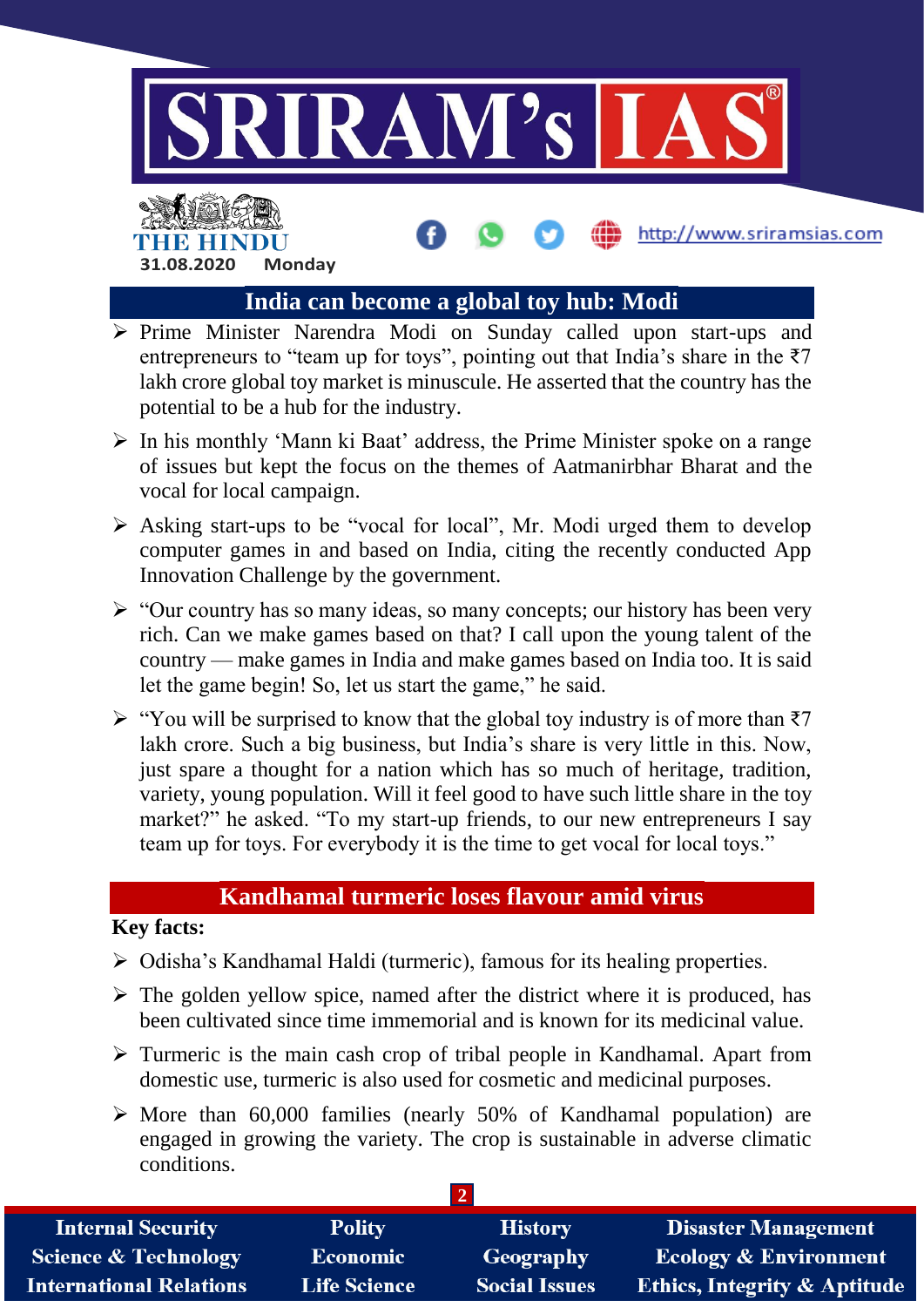



#### **Value Added Information**

#### **About GI tag:**

- **What is it?** A GI is primarily an agricultural, natural or a manufactured product (handicrafts and industrial goods) originating from a definite geographical territory.
- **Significance of a GI tag:** Typically, such a name conveys an assurance of quality and distinctiveness, which is essentially attributable to the place of its origin.
- **Security:** Once the GI protection is granted, no other producer can misuse the name to market similar products. It also provides comfort to customers about the authenticity of that product.
- **Provisions in this regard:** GI is covered as element of intellectual property rights (IPRs) under Paris Convention for Protection of Industrial Property.
- At international level, GI is governed by WTO's Agreement on Trade-Related Aspects of Intellectual Property Rights (TRIPS). In India, Geographical Indications of Goods (Registration and Protection Act), 1999 governs it.

#### **Rise in post-traumatic stress disorder: survey**

#### **Key findings of the survey:**

 $\triangleright$  A nationwide lockdown may have prevented the COVID-19 pandemic curve from peaking earlier but it certainly has shown adverse impact on the psychological profile of people in the form of rise in post-traumatic stress disorder (PTSD), said a dipstick, a pan-India Webbased survey conducted via Google form during the last

Mental distress | A survey of 234 respondents was conducted to gauge the psychological impact of the COVID-19-induced lockdown

http://www.sriramsias.com



week of April 2020 when the nation had completed four weeks of lockdown.

| <b>Internal Security</b>        | <b>Polity</b>       | <b>History</b>       | <b>Disaster Management</b>              |
|---------------------------------|---------------------|----------------------|-----------------------------------------|
| <b>Science &amp; Technology</b> | <b>Economic</b>     | <b>Geography</b>     | <b>Ecology &amp; Environment</b>        |
| <b>International Relations</b>  | <b>Life Science</b> | <b>Social Issues</b> | <b>Ethics, Integrity &amp; Aptitude</b> |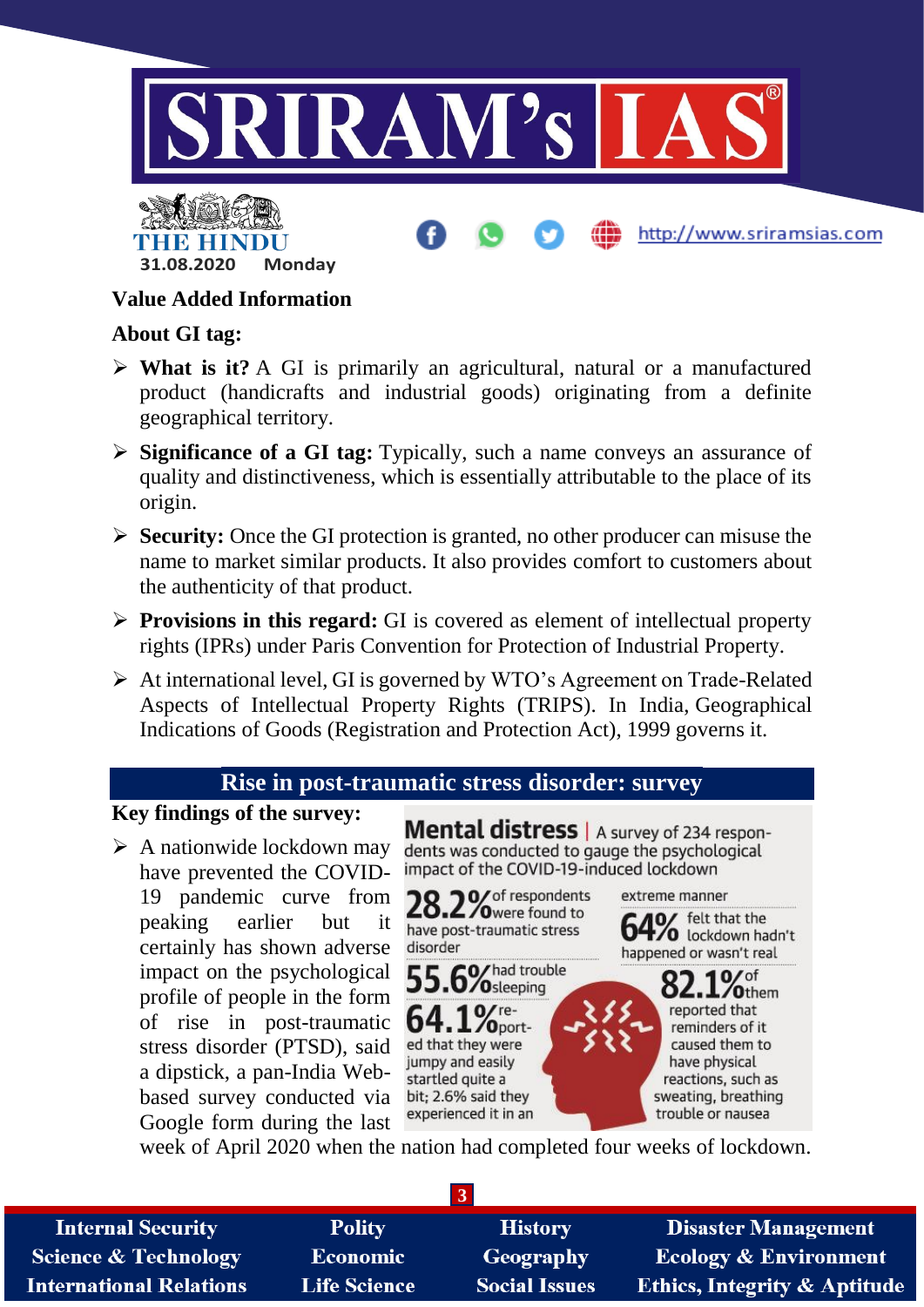

http://www.sriramsias.com

THR HIT **31.08.2020 Monday**

The survey was conducted by the Department of Community Medicine, Vardhman Mahavir Medical College, and Safdarjung Hospital.

- $\triangleright$  PTSD is a mental health condition triggered by a terrifying event, causing flashbacks, nightmares and severe anxiety and the "survey indicated that 28.2% of the population [that participated in the survey] suffered from PTSD during lockdown in India,"
- $\triangleright$  The survey found the prevalence of PTSD at 28.2%. The PTSD of 13.7% participants was a clinical concern with a score, while for 8.1% PTSD was a probable diagnosis. A majority (55.6%) of participants reported that they had trouble staying asleep, 7.3% reported it 'extremely'. About 41.5% participants said other things kept them thinking about the lockdown.

#### **Increased consultations:**

- $\triangleright$  The actual prevalence of PTSD may even be higher as the lockdown was extended and people had this sense of uncertainty as to when they will be getting back to a normal life. Also not all the strata of society could participate in this study due to its conduct via Google forms.
- $\triangleright$  The survey has recommended that health care professionals, psychiatrists, psychologists and authorities should be made aware of this aspect of lockdown and that specialists and physicians should brace themselves for increased number of consultations for PTSD.

#### **Ghani names council for peace deal with Taliban**

- $\triangleright$  Afghanistan's President has appointed a council for national reconciliation, which will have final say on whether the government will sign a peace deal with the Taliban after what are expected to be protracted and uncertain negotiations with the insurgents.
- $\triangleright$  The negotiations were envisaged under a U.S.-Taliban peace agreement signed in February as intra-Afghan talks to decide the war-torn country's future. However, their start has been hampered by a series of delays that have frustrated Washington. Some had expected the negotiations to begin earlier this month. Afghan President Ashraf Ghani issued a decree late on Saturday establishing the 46-member council, led by his former rival in last year's presidential election, Abdullah Abdullah, who is now in the government.

| <b>Internal Security</b>        | <b>Polity</b>   | <b>History</b>       | <b>Disaster Management</b>              |
|---------------------------------|-----------------|----------------------|-----------------------------------------|
| <b>Science &amp; Technology</b> | <b>Economic</b> | <b>Geography</b>     | <b>Ecology &amp; Environment</b>        |
| <b>International Relations</b>  | Life Science    | <b>Social Issues</b> | <b>Ethics, Integrity &amp; Aptitude</b> |